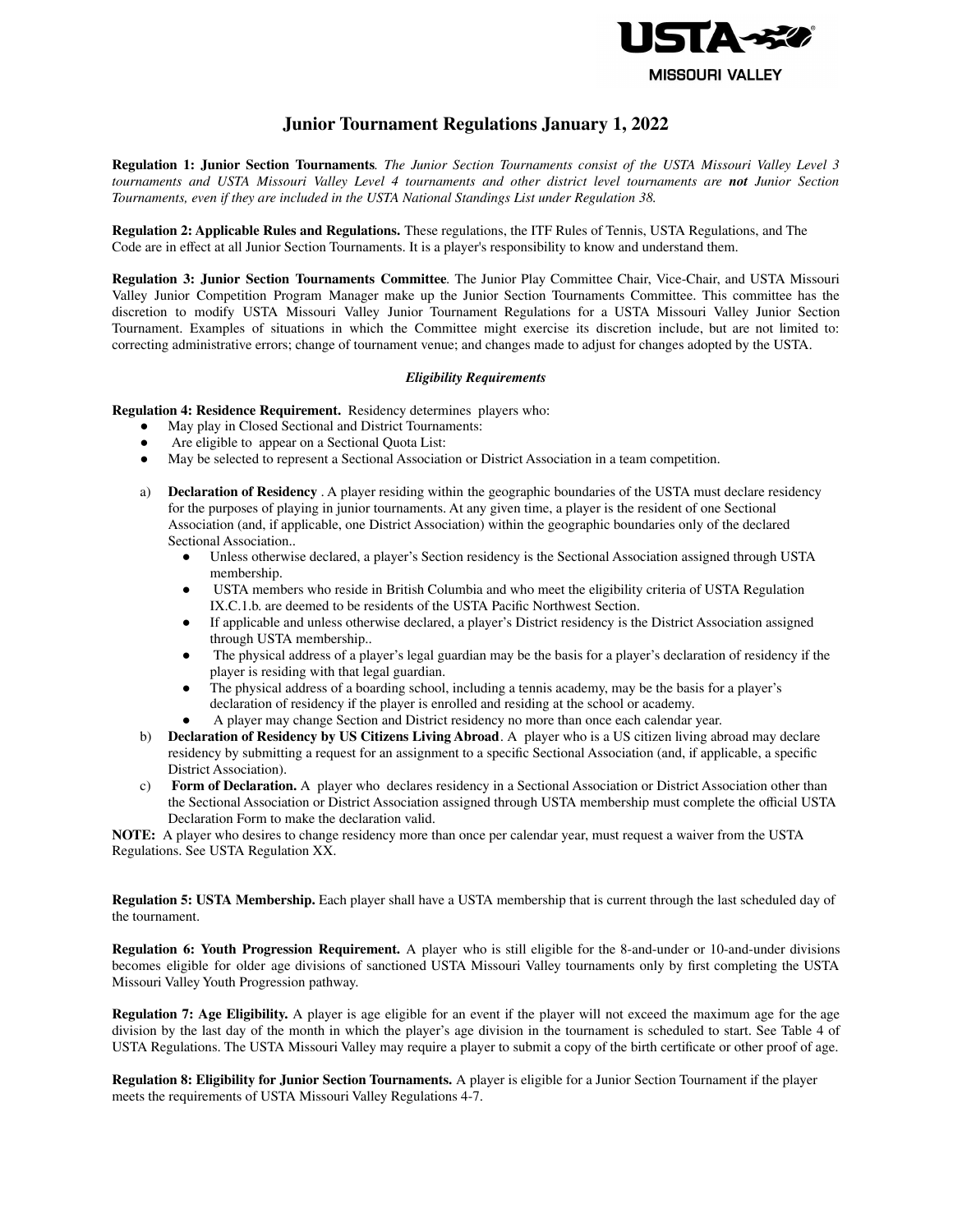#### *Selection for Tournaments*

**Regulation 9: District Tournaments Designated for National Points.** The Districts determine the selection process for district tournaments designated for section points. The Districts sanction and administer these tournaments even though district tournaments that follow USTA Missouri Valley Regulations 39-40 are included in the USTA National Standings List, *unless* the district notifies USTA Missouri Valley that the tournament should not be included.

**Regulation 10: Missouri Valley Level 4 Tournaments**. Annually, the USTA Missouri Valley sanctions 8 Level 4 tournaments for boys and girls in the 18, 16, 14, and 12 divisions. Four Missouri Valley Level 4 tournaments are open to players who reside outside the USTA Missouri Valley.

a) *Maximum Draw Size*. The maximum draw size is 32 for singles and 16 for doubles.

b) *Singles*. Players are selected into the singles draw from among those who apply to enter in order of their standing on the most recent USTA National Standing List published at the time of the entry deadline. .

c) *Doubles*. Players are selected into the doubles draw based on the combined singles rankings of the teams. Before the singles entry deadline, a team is paired in the doubles draw only after;:

- accepting an invitation to play from the other player through Serve Tennis; or<br>• the tournament director receives confirmation from both players that they w
- the tournament director receives confirmation from both players that they wish to be paired in the doubles draw before the doubles deadline.

If both players do not confirm with the tournament director, the team is not accepted into the doubles draw.

If a player is signed up for doubles and does not have a partner, the player will be placed in the blind draw. If a player is signed up for doubles and does not have a partner, the player will be placed in the blind draw unless the player withdraws from doubles prior to the doubles entry deadline. All doubles pairings must be confirmed by noon on the Friday after the Singles online entry deadline.

- Players do not have to be in the singles draw to play doubles. If a player is not in the singles draw and wishes to play doubles, the player must still have applied for entry in the tournament and appear on the alternates list. Any player who was not selected for singles will be considered for the doubles draw only if the player informs the Tournament Director that the player still wants to play in the doubles draw.
- A player has the responsibility to communicate with his or her partner about doubles at the tournament. If a player's partner does not make the singles draw or no longer wishes to play doubles, the player has the responsibility to communicate with the Tournament Director and find a new partner before the doubles deadline.
- If a player in the doubles draw withdraws and the player's partner still wants to play doubles, the partner may play with any other player who applied for entry in the tournament and is on the alternate list or any other player who is on the singles alternate so long as the new team does not affect seeding. The player who seeks to play with a new partner is responsible for finding the partner and providing this information to the Referee. The Referee is not required to substitute the new partner into the draw if the Referee learns of the substitution less than one hour before the scheduled start of the first match in the doubles draw.
- The entry deadline for doubles is at noon on the Friday after the singles online entry deadline unless otherwise specified on the tournament homepage.

d) *Player must play in the same division in singles and doubles.* A player must play in the same age division in singles and doubles.

**Regulation 11: Missouri Valley Level 3 Tournaments.** Annually, the USTA Missouri Valley sanctions two closed Level 3 tournaments for boys and girls in the 18, 16, 14, and 12 divisions that are open only to players with residency in the Missouri Valley.

a) *Maximum Draw Size.* The maximum draw size is 32 for singles and 16 for doubles.

b) *Singles.* Players are selected into the singles draw from among those who apply to enter in order of their standing on the most recent USTA National Standing List published at the time of the entry deadline. .

c) *Doubles*. Players are selected into the doubles draw based on the combined singles rankings of the teams. Before the singles entry deadline, a team is paired in the doubles draw only after:

- accepting an invitation to play from the other player through Serve Tennis; or the tournament director receives confirmation from both players that they w
- the tournament director receives confirmation from both players that they wish to be paired in the doubles draw before the doubles deadline.

If both players do not confirm with the tournament director, the team is not accepted into the doubles draw.

If a player is signed up for doubles and does not have a partner, the player will be placed in the blind draw unless the player withdraws from doubles prior to the doubles entry deadline.

All doubles pairings must be confirmed by noon on the Friday after the Singles online entry deadline.

● Players in the singles draw are not required to play doubles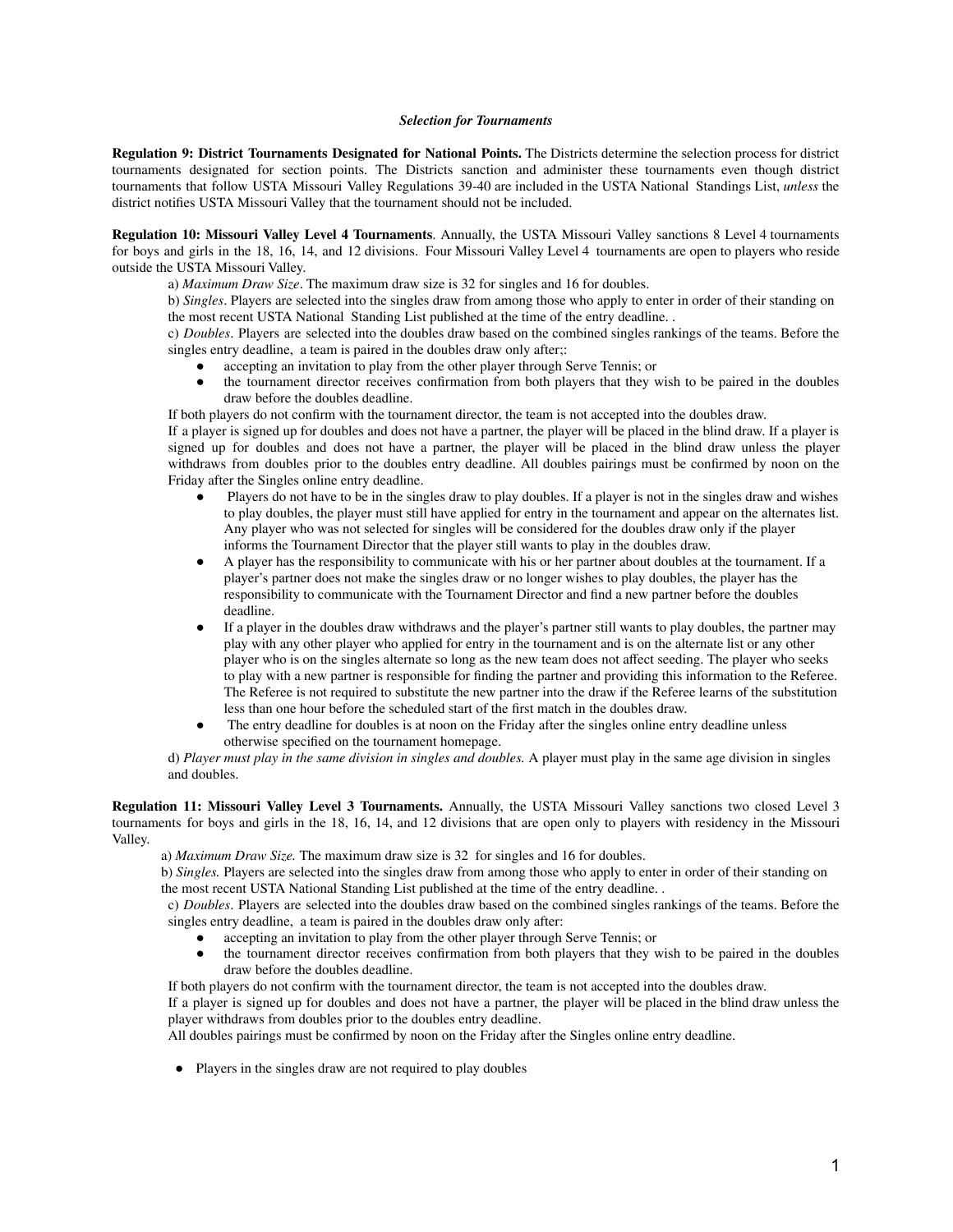- Players in the singles draw who wish to play doubles are required to team with another player, also in the singles draw unless not all of the players in the singles draw choose to play doubles. In this case, the player may team with any player on the Alternates List.
- The doubles deadline is stated on the tournament homepage.

d) *Player must play in same division in singles and doubles.* A player must play in the same age division in singles and doubles.

**Regulation 12: Missouri Valley Level 4 Team Tournament.** Annually, the USTA Missouri Valley sanctions two Missouri Valley Level 4 Team Tournaments for boys and girls in the 18, 16, 14, and 12 divisions.

a) *Maximum Draw Size.* The maximum draw size is 16 players (8 teams of two).

b) *Team Selection.* Teams are selected based on combined singles ranking from the most recent USTA National Standing List published at the time of the entry deadline. . If two teams have the same combined ranking, the team with the higher ranked singles player will be placed ahead of the other team on the entry list.

c) *Online Entry.* Players must apply online for entry as a team. A team will be considered for selection only if each player correctly applied online for entry, which means each player applied for the tournament with the other player listed as a partner. Players are responsible for applying correctly and correcting any errors before the entry deadline. d) *Withdrawal of a Player.* Because players are required to apply for entry in the tournament as a team, the withdrawal of one player is considered the withdrawal of the team. A player whose partner withdraws before the deadline may apply for entry with another partner. No new entries are accepted after the entry deadline, unless authorized by the Tournament Committee.

- e) *Tournament Format.* The tournament uses a Compass Draw format. In each round:
- The two highest ranked players will play singles against each other;
- The other two players will play singles against each other; and
- The players will play doubles.

**Regulation 13: USTA National Standing List.** At least monthly, the USTA publishes National Standings Lists (NSLs) for players in each junior division. The USTA Junior Competition Committee determines the dates on which the lists are published, the criteria for inclusion on the lists, and the method of calculating the lists. Annually the USTA publishes the criteria and method of calculation.

#### *National Tournaments and Endorsement Process*

**Regulation 14: Sectional Quota List.** No later than the entry deadline, the USTA Missouri Valley will provide each Tournament Committee with its Sectional Quota List. At least monthly, the USTA publishes the Missouri Valley Sectional Quota Lists for players in each junior division. The USTA Junior Competition Committee determines the criteria for inclusion on the lists and the method of calculating the lists. Annually it publishes the criteria.

- 1. **Sectional Quota List Criteria and Method of Calculating Lists** The criteria for inclusion on the lists and method of calculating the lists is the same criteria used for National Standings Lists (See Regulation IV.C. Comment), *except*: 1. Players must meet the requirements of USTA Regulation IX.C.1.
	- 2. Only residents of the USTA Missouri Valley may appear on its Sectional Quota List.
	- 3. The following results are included:
		- In the Boys' and Girls' 12 Divisions, a player's best 6 singles results and best 6 doubles and/or mixed doubles results may include no more than 2 singles results and 2 doubles and/or mixed doubles results, respectively, that are from tournaments sanctioned by a body other than the USTA Missouri Valley or one of its District Associations, *except that* an Intersectional Level 2 Team Tournament (see Regulation III.F.1.), the USTA Boys' and Girls' 18 National Team Championships, the USTA Boys' and Girl's 16 and 14 Intersectional Team Championships, and the USTA Boys' and Girls' 16, 14, and 12 Zone Team Championships are considered as though sanctioned by the USTA Missouri Valley.
		- In the Boys' and Girls' 18, 16 and 14 Divisions, a player's best 6 singles results and best 6 doubles and/or mixed doubles results may include no more than 3 singles results and 3 doubles and/or mixed doubles results, respectively, that are from tournaments sanctioned by a body other than the Sectional Association or one of its District Associations, *except that* an Intersectional Level 2 Team Tournament (see Regulation III.F.1.), the USTA Boys' and Girls' 18 National Team Championships, the USTA Boys' and Girl's 16 and 14 Intersectional Team Championships, and the USTA Boys' and Girls' 16, 14, and 12 Zone Team Championships are considered as though sanctioned by the USTA Missouri Valley.

4. If the USTA Missouri Valley adopts a wild card or waiver process to place players on the USTA Missouri Valley Quota list, it will publish the process on its website.

a) *National Clay Court Championships Endorsement List.* Players are listed in the order in which they appear on the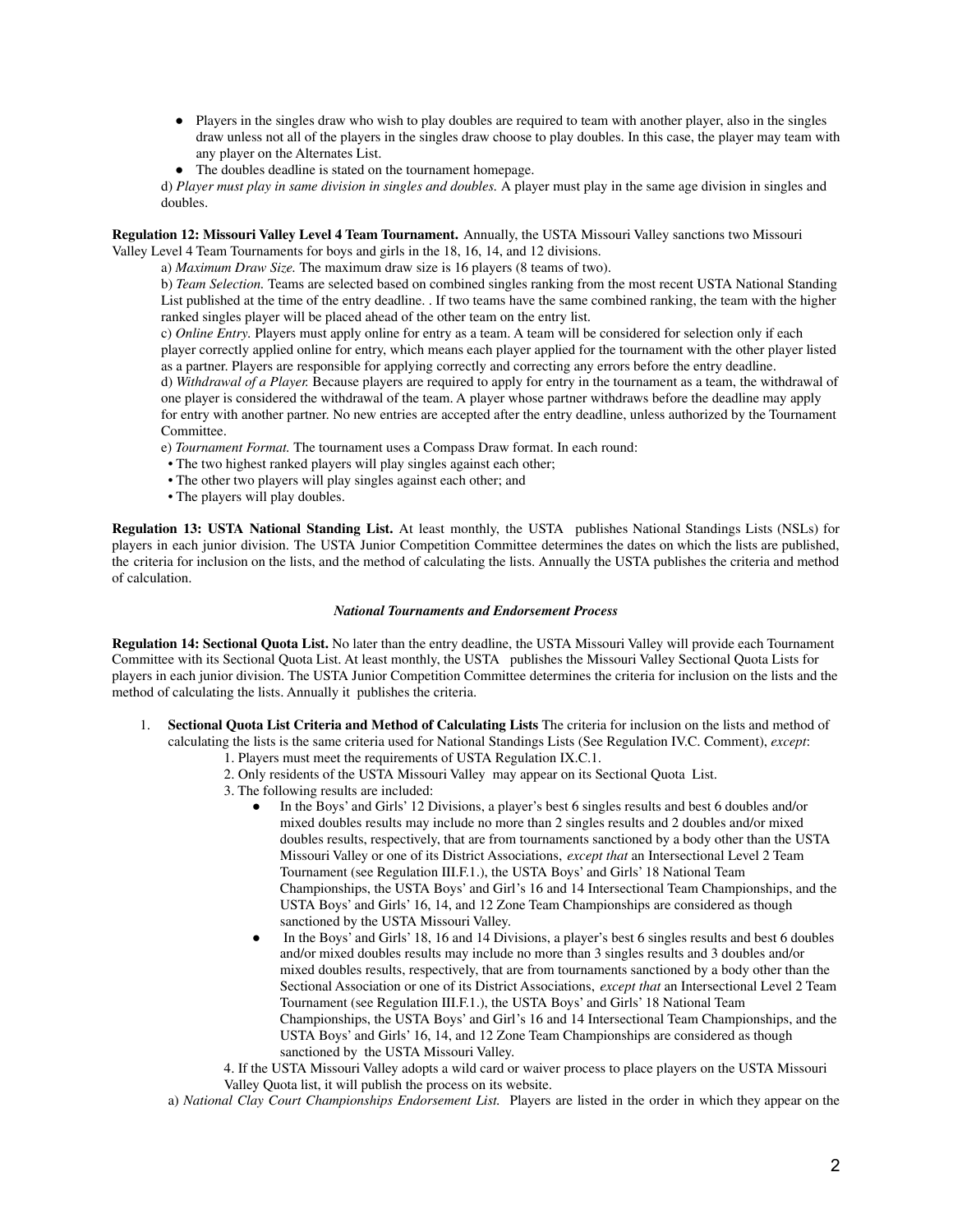USTA Missouri Valley Sectional Quota list published immediately after June Level 4.

b) *National Championships Endorsement List.* Players are listed in the order in which they appear on the USTA Missouri Valley Sectional Quota list published immediately after June Level 3

c) *National Indoor Championships Endorsement List:* Players are listed in the order in which they appear on the USTA Missouri Valley Sectional Quota list published immediately after September Level 4. ;

d) *National Winter Championships Endorsement List.* Players are listed in the order in which they appear on the USTA Missouri Valley Sectional Quota list published immediately after November Level 3

e) *National Doubles Championships Endorsement List* (BG14-18 Divisions): USTA Missouri Valley will order teams who register based on the highest combined singles ranking of the most recent USTA National Standings list available.

**Regulation 15: Zonals.** The USTA Zone Team Championships is a National Team event in which the USTA Missouri Valley selects players to represent the section. The USTA Missouri Valley sends teams of 6 boys and 6 girls to each Zone Team Championship. The number of teams the USTA Missouri Valley sends varies based on the schedule released by the USTA. Players are selected using criteria determined by the Junior Competition Committee, which criteria are published on the USTA Missouri Valley Tournament homepage at least sixty days before the entry deadline.

**Regulation 16: Intersectionals.** The USTA Intersectional Championships is a National Team Championship in which the USTA Missouri Valley selects players to represent the section. The BG 14s and 16s divisions are held at different locations. The USTA Missouri Valley will send one team with a maximum of 4 boys and 4 girls to each Championship. Players are selected using criteria determined by the Junior Competition Committee, which criteria are published on the USTA Missouri Valley Tournament homepage at least sixty days before the entry deadline. The line-up order is determined by the order in which the players were selected. The coach has discretion to determine who plays singles. Generally players higher in the lineup will have more opportunity to play singles.

**Regulation 17: USTA BG18 National Team Championships.** The USTA BG18 National Team Championships is a National Team Championship in which the USTA Missouri Valley selects players to represent the section. The boys and girls championships are at different locations. The USTA Missouri Valley will send one team with a maximum of 7 boys or 7 girls to each respective event. Players are selected using criteria determined by the Junior Competition Committee, which criteria are published on the USTA Missouri Valley Tournament homepage at least sixty days before the entry deadline. The coach has discretion to determine who plays singles. Generally the players higher in the lineup will have more opportunity to play singles.

#### *Entry and Withdrawal Process*

**Regulation 18: Submission of Entries.** On-line application for entry is required for each tournament. The application must be completed before the entry deadline. In case of a problem with an on-line application, contact the Junior Competition Program Manager via phone or email before the entry deadline. If you reach voicemail, leave a message so that the Junior Competition Program Manager can verify that your call was received before the entry deadline. No late applications are permitted.

## **Regulation 19: Entry Restrictions and Order of Selection.**

a) *Players restricted to playing in one age division..* If a player plays singles and doubles, the player must play in the same age division.

b) *Order in which draws are filled.* The USTA Missouri Valley fills the draws in its tournaments in the following order: 18, 16, 14, and 12 divisions.

c) *Player who enters two age divisions.* For USTA Missouri Valley Junior Section Tournaments that have limited draws, players may apply for entry in up to two age divisions. Unless notified to the contrary, the USTA Missouri Valley assumes that a player who applies for two age divisions prefers to play in the older division. A player who applied for entry in two age divisions and who is selected for the older age division is removed from the entry list for the younger division unless the player previously notified the USTA Missouri Valley that the player prefers to play in the younger division. A player who applied for entry into two age divisions and who was not selected for entry into the older age division is then considered for entry into the younger age division. If the player is not selected for the younger age division, the player is placed on the alternate list for the younger age division only. A player is not allowed to appear on two alternate lists.

**Regulation 20: Late Entries.** The Tournament Committee shall not accept late entries or add players to the alternates list.

**Regulation 21: Withdrawal from Tournament.** A withdrawal occurs when a player withdraws from a tournament after the entry deadline but before playing the first match because of injury, illness, personal circumstance (which includes a personal emergency), or an administrative error made by the tournament. A player who decides to withdraw from a tournament shall immediately notify the Tournament Director of the reason for the withdrawal. The Tournament Director shall notify the Junior Competition Program Manager of the identity of all players who withdrew from the tournament after the draw has been made. Players may be required to submit verification of the reason for the withdrawal (doctor's note, written description, and other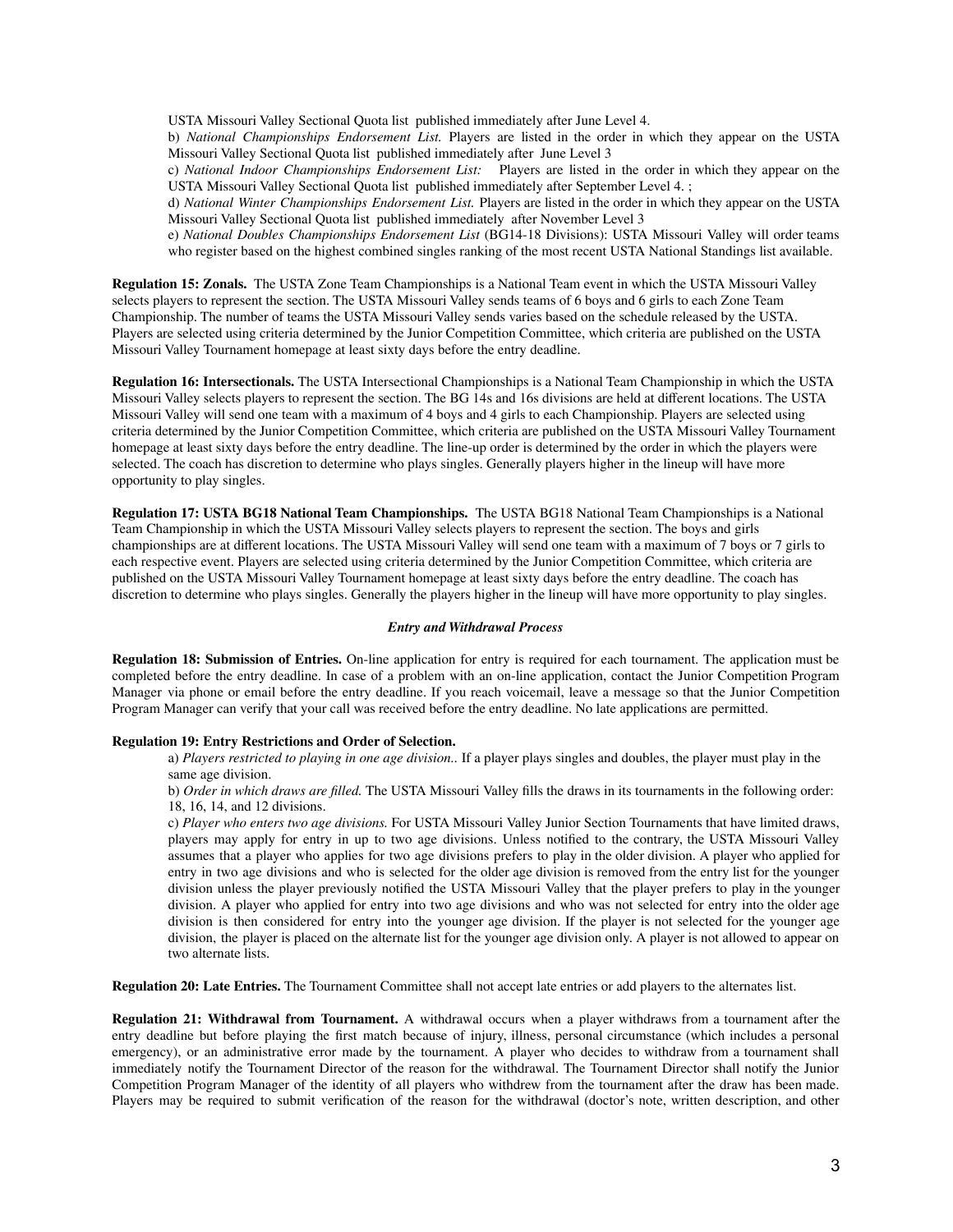relevant information) before the last scheduled day of the tournament. See MV Regulation 36.

**Regulation 22: Alternate List.** The Tournament Committee must prepare an alternate list of players who applied for entry into the tournament but were not accepted into the draw. The players shall be listed in the order in which their names appear on the USTA Missouri Valley Standing List that was used to accept players into the draw.

- The Tournament Committee must use the Alternate List to replace withdrawing players up to 9:00 p.m. on the day before the draw is scheduled to start. A tournament official shall promptly notify the player at the top of the Alternate List when there is an opening. The Tournament Director has the discretion to set the amount of time in which a player has to respond before a tournament official notifies the next player on the list or uses the on-site alternate list.
- After 9:00 p.m. on the day before the draw is scheduled to start, the On-Site Alternate List shall be used to replace withdrawing players.

**Regulation 23: On-Site Alternates.** The Tournament Committee must prepare an on-site alternate list of those on-site players who applied for entry into the tournament but were not accepted into the draw. The players must be listed in the order in which their names appear on the USTA Missouri Valley Standing List that was used to accept the players into the draw. The Tournament Committee must accept alternates into the draw in the order in which the names appear on the on-site alternate list. Only on-site alternates who are on site for the first round of the age division in which they are on-site alternates are eligible for entry into the draw.

**Regulation 24: Refund of Entry Fee.** A player is entitled to a refund of the entry fee only if the player withdraws more than six days before the start of the first event of the tournament. In those tournaments in which doubles events are held, the entry fee for singles includes the fee for the doubles event. If a doubles event is canceled, players entering the singles do not receive a refund. A player entering only a doubles event who does not get to start a match is entitled to a refund. The fee for electronic entries is not considered part of the entry fee and is non-refundable. For the Missouri Valley Level 4 Team Tournament, if one member of the team withdraws within six days of the start of the tournament, the team member who did not withdraw is entitled to a refund.

**Regulation 25: Playing to Completion.** To play to completion means to play all the player's matches in a tournament including main draw, mandatory FIC, mandatory consolation, and mandatory place play-offs. A player is not awarded any points for the tournament nor will the player be awarded a qualifying spot into another USTA Missouri Valley tournament if the player does not play to completion for any reason other than:

- Retirement from a match because of injury, illness, or personal circumstance;
- Inability to play because of injury, illness, or personal circumstance when the player's problem becomes apparent before the match or during the warm-up; or
- Tournament administrative error.

The Referee determines what constitutes a legitimate personal circumstance.

#### *Tournament Administration*

**Regulation 26: Serve Tennis.** USTA Missouri Valley Junior Section Tournaments and all tournaments included in the USTA National Standings list are required to use Serve Tennis for seeding, making the draw, score entry, updating and processing withdrawals, and all other tasks associated with recording results.

**Regulation 27: Seeding.** Seeding is done to ensure that players of recognized outstanding ability do not meet each other in the early rounds.

a) *Singles.* Seeding for all singles events is based on the most recent USTA National Standing List published at the time of the entry deadline.

b) *Doubles.* Seeding for all doubles events is based on the combined standing of the most recent USTA National

Standing List published at the time of the entry deadline. In the event of a tie, the higher seed goes to the team with the highest ranked singles player.

c) *Number of Seeds.* The number of seeds is determined by the number of players in the draw and the seeding ratio specified by USTA Regulations.

**Regulation 28: Separating players from the same district.** Whenever possible when making the draw, players will be randomly placed in the draw to avoid meeting a player from the same district in the player's first match. Sometimes changes in the draw are necessary after the draw has been published. No attempt will be made to separate players by district after the draw has been published unless it becomes necessary to remake the entire draw.

**Regulation 29: Separating players from the same section.** Whenever possible when making the draw, players will be randomly placed in the draw to avoid meeting a player from the same section in the player's first match. Sometimes changes in the draw are necessary after the draw has been published. No attempt will be made to separate players by section after the draw has been published unless it becomes necessary to remake the entire draw.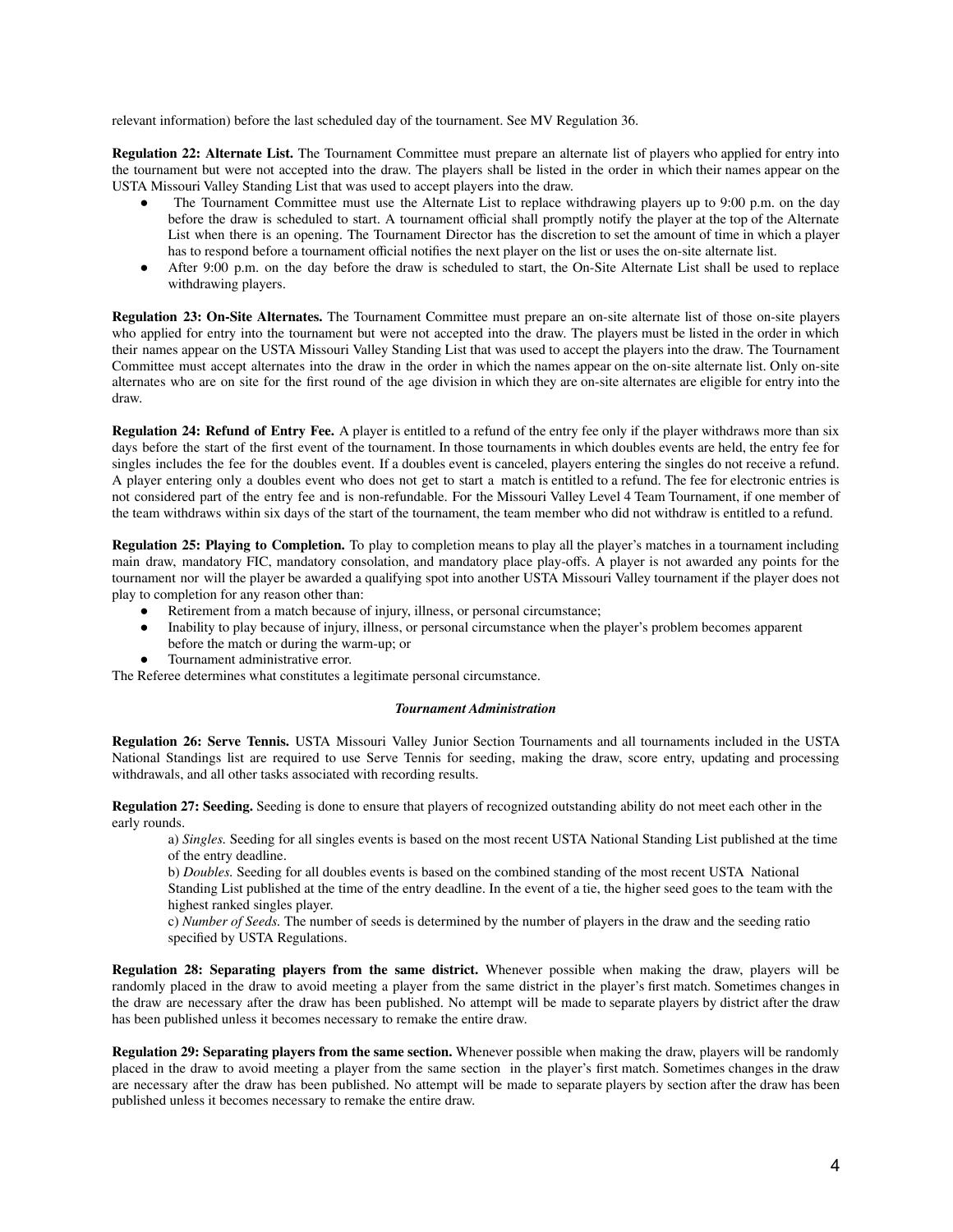**Regulation 30: Draw Formats at Section Events.** Only the following draw types may be used *unless* the USTA Missouri Valley Junior Competition Program Manager, Chair of the USTA Missouri Valley Junior Competition Committee, and Vice Chair of the Junior Competition Committee determine that a change of format is necessary.

a) *Doubles.* All doubles events use a single elimination draw.

b) *Level 3 & 4 tournaments.* Level 3 and 4 events will use a FIC-R16 draw.

c) *Missouri Valley Level 4 Team Tournament.* The Missouri Valley Level 4 Team Tournament will use a Compass Draw in a Team Competition Format.

d) *Other events.* All other events with 6 or more participants use a FIC-R16 or FIC-QF draw.

# **Regulation 31: Match Formats for Section Events**

*a) Level 3 and 4 Outdoor Tournaments*

*Singles.* Level 3 and 4 main draw and consolation matches are the best of three tiebreak sets with a 10-point Match tiebreak in lieu of the third set. Level 3 and 4 matches that were scheduled outdoors but are started indoors are the best of 3 short sets, best 3 short sets with a 7-point Match tiebreak in lieu of the third set. Short Sets are defined as the first player/team who wins four games wins the set, *provided* there is a margin of two games over the opponent(s). If the score reaches four games all, a tiebreak shall be played.

*Shortening Singles Matches.* When conditions justify shortening singles match formats, the USTA Missouri Valley Junior Competition Program Manager may authorize the playing of an 8-game Pro Set, 6 game set, and Short Sets *provided that* the shortened format is used in all matches in a round

*Doubles.* Doubles matches are an 8-game Pro Set with a 7-point tiebreak if the score reaches 8 all.

#### b) *Indoor Level 3 and 4 Tournaments*

*Singles.* All singles main draw matches shall be the best of three tiebreak sets with a 10-point Match Tiebreak in lieu of the third set .

Level 3 and Level 4 indoor consolation are best of 3 short sets, best 3 short sets with a 7-point Match tiebreak in lieu of the third set. Short Sets are defined as the first player/team who wins four games wins the set, *provided* there is a margin of two games over the opponent(s). If the score reaches four games all, a tiebreak shall be played.

**Regulation 32: Starting Times and Days.** Tournaments with doubles may start no earlier than 8am , *provided that* the Referee may set an earlier start time if the Referee determines that inclement weather requires an earlier start. Tournaments run on the following days:

| L4 Team:         | Saturday-Sunday             |
|------------------|-----------------------------|
| Indoor Level 4:  | Saturday-Monday             |
| Indoor Level 3   | Saturday-Monday             |
| Outdoor Level 4: | Saturday-Monday             |
| Summer Level 3:  | Wednesday or Tuesday-Sunday |

**Regulation 33: Scheduling.** The scheduling guidelines in USTA Regulation II.D.9. and Table 8 are mandatory.

**Regulation 34: Inclement Weather.** Indoor court backup is not required for USTA Missouri Valley Section events. If indoor courts are available and the referee decides after consulting with the tournament director , players may be required to pay an additional fee, which is determined by the Tournament Director. If the Referee determines that there is inclement weather, the Junior Competition Program Manager (after consulting with the Tournament Director) may change the match format (provided the format is used for an entire round) or cancel an event. When cancelling events, USTA Regulation III.G.5.a. is followed. Tournaments normally do not get cancelled or rescheduled due to inclement weather forecasts.

**Regulation 35: Suspension Point System**. The USTA Suspension Point System applies to all junior tournaments sanctioned by the USTA Missouri Valley including the Junior Section Tournaments. It is a player's responsibility to know and understand the suspension point system and his or her status. Every effort is made to notify the player each time a suspension point is assessed. Failure to notify the player does not invalidate any penalties or points assessed. Suspension points are listed in a player's USTA membership account.

**Regulation 36: Injury, Illness, or Personal Circumstance**. If because of illness, injury, or personal circumstance, a player withdraws from the tournament after the draw has been made or decides not to play a match, then the Referee, USTA Missouri Valley Junior Competition Program Manager, or Tournament Committee will require the player to provide a document that verifies the illness, injury, or personal circumstance. If the reason for the withdrawal is illness or injury, the player must deliver written verification of the illness or injury from a medical professional no later than the last scheduled day of the tournament. If the reason for the withdrawal is personal circumstance, the player must deliver a written description of the situation to the Referee before the last scheduled day of the tournament. The Referee determines whether the situation is a personal circumstance. Failure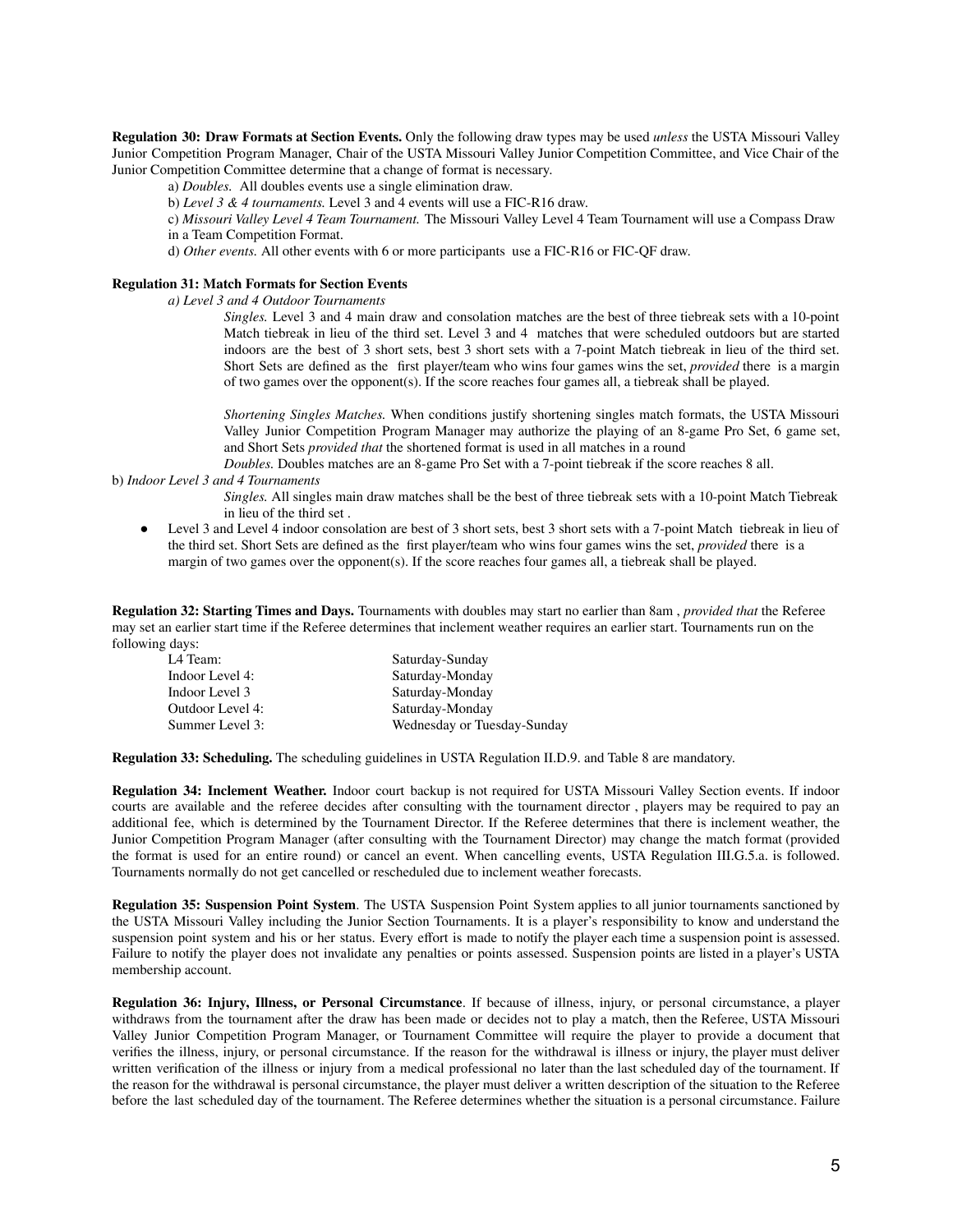to provide the required documentation in a timely manner results in the match being treated as a default rather than a withdrawal or walkover.

## **Regulation 37: Defaults in Valley Level 3 and 4 Tournaments**. Any player at a Level 4 or Level 3 Tournament who:

- Is defaulted because of:
- Misconduct:
- Unsportsmanlike conduct;
- Failure to follow the instructions of an official; or
- Point Penalty System
- OR
- Withdraws from the tournament after the draw has been made or decides not to play a match for a reason other than injury, illness, or personal circumstance is *ineligible* to play in the next two Level 3 or higher events and is *ineligible* for placement on the next endorsement list *unless* the player appeals the default to the USTA/MV Grievance Committee within 24 hours and before the start of the next tournament and the USTA/MV Grievance Committee stays the *ineligibility* or determines that the issuance of the default was not warranted. Note this provision does not apply to players defaulted because of lateness for the start or resumption of a match or to a member of a doubles team that is defaulted if that player was not in any way responsible for the default

#### *Junior Ranking Regulations*

**Regulation 38: National Standing Lists and Combined Ranking Lists.** USTA Junior Tournament, Ranking, and Sanctioning **Regulation VII. National Standing Lists** lists the criteria for inclusion on National Standings Lists and the method of determining the order of players on the list.

**Regulation 39: Junior Team Tennis and USTA National Junior Standing List**: USTA Junior Team Tennis (JTT) may count towards the USTA National Junior standing list at the discretion of USTA Missouri Valley. The following USTA Missouri Valley JTT criteria will be included for USTA National Junior Standing list:

- **Divisions:** 18 & under advanced, 18 & under intermediate, 14 & under advanced, and 14 & under intermediate
- **● JTT USTA National Junior Standing List Point Allocation**: USTA Missouri Valley JTT events will receive the following point allocation:
	- **USTA Missouri Valley Advanced Divisions**:
		- Level 4: USTA Junior Team Tennis National Championships
		- Level 5: USTA Junior Team Tennis Sectional Championships
		- Level 6: USTA Junior Team Tennis District/State Championships
	- **○ USTA Missouri Valley Junior Intermediate Divisions:**
		- Level 5:USTA Junior Team Tennis National Championships
		- Level 6:USTA Junior Team Tennis Sectional Championships
- **Points Table for USTA Missouri Valley JTT**: Singles, doubles, and mixed doubles events will receive points on a per win basis, based on the following point schedule:<br> $\circ$  Level 4: 90 Pts
	- Level 4: 90 Pts
	- $\circ$  level 5: 45 Pts<br> $\circ$  Level 6: 30 Pts
	- $\circ$  Level 6: 30 Pts
	- Level 7: 8 Pts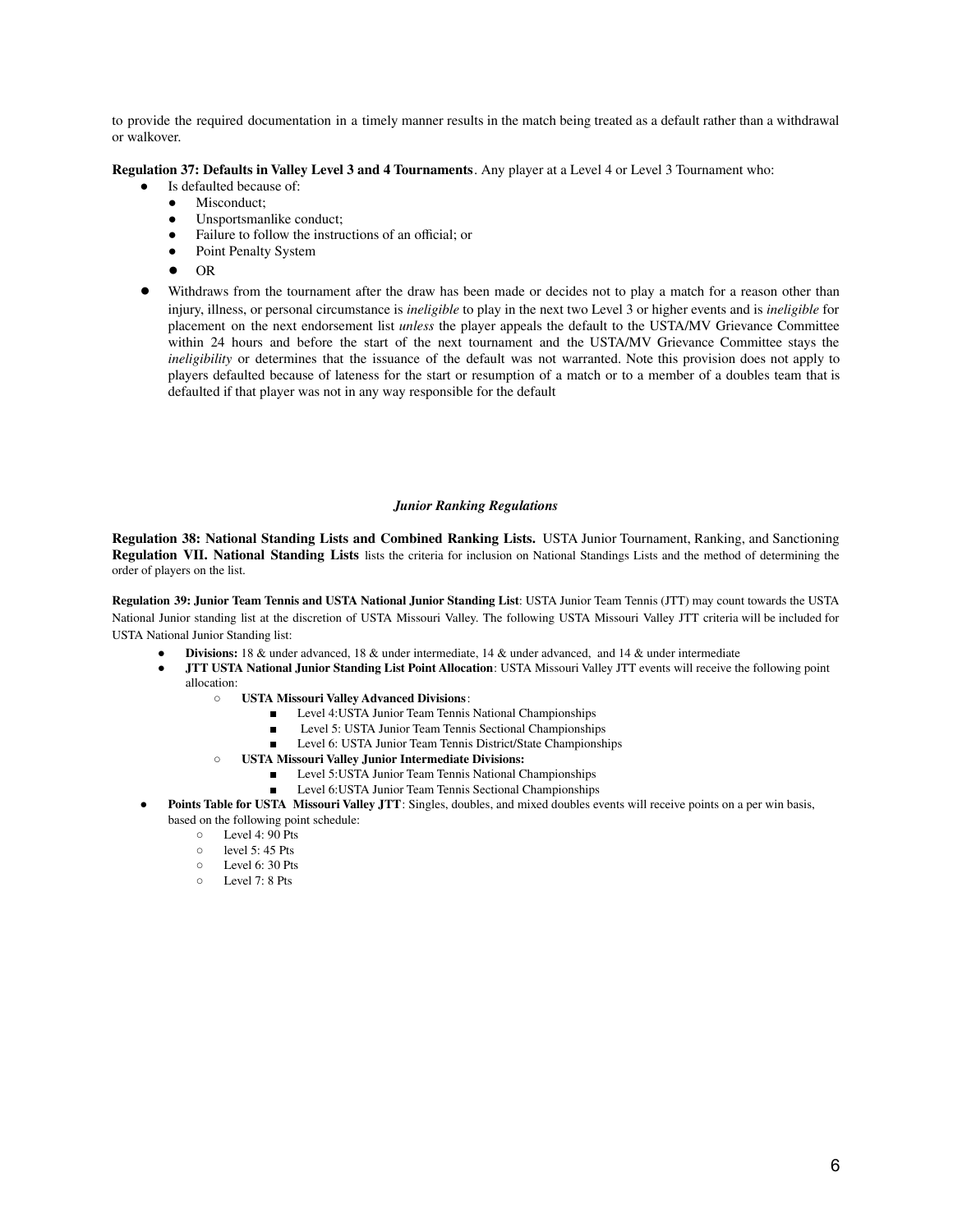**Regulation 40: Mandatory Draw Types.** Only tournaments that use the following draw types may be included in the USTA Missouri Valley Standing Lists (See MV Regulation 30, which specifies which draw types are authorized for USTA Missouri Valley Junior Section Tournaments.):

| <b>Level</b> | <b>Draw Type</b>                                                                                                                                                                                                                                                                                                                                                                                                                                                                                                                                                                                                                                                                                                                                                       |
|--------------|------------------------------------------------------------------------------------------------------------------------------------------------------------------------------------------------------------------------------------------------------------------------------------------------------------------------------------------------------------------------------------------------------------------------------------------------------------------------------------------------------------------------------------------------------------------------------------------------------------------------------------------------------------------------------------------------------------------------------------------------------------------------|
| 7            | 0-2 Draw Cancelled<br>3-5 One Round Robin bracket<br>6-7 Two Round Robin bracket with cross play<br>(4th place finisher in 4-draw pool will not<br>participate in cross play)<br>8-9 Two Round Robin brackets with no cross play. There will be two 1st place<br>finishers.<br>10 Two Round Robin brackets with no cross<br>play. There will be two 1st Place finishers.<br>11-13 Three Round Robin brackets with<br>no cross play. There will be three 1st place<br>finishers and three finalists<br>14-16 Compass Draw. There will be one 1st<br>place finisher<br>17+ Multiple Round Robin brackets with<br>no cross play. There will be four 1st place<br>finishers and four finalists<br>Doubles- Single Elimination (Does not apply to doubles only tournaments) |
| 6            | 0-2 Draw Cancelled<br>3-5 One Round Robin Bracket<br>6-12 Feed-in Championship through Quarters<br>with 3rd/4th playoff<br>13-16 Feed-in Championship through the<br>Quarters with a 3rd/4th playoff, Consolation final will not be played<br>Compass Draw, Dominant Duo<br>Doubles- Single Elimination (Does not apply to doubles only tournaments)                                                                                                                                                                                                                                                                                                                                                                                                                   |
| 5            | 0-2 Draw Cancelled<br>3-5 One Round Robin Bracket<br>6-16 Feed-in Championship through Quarters<br>with 3rd/4th playoff<br>17-24 Feed-in Consolation through Quarters<br>or Feed-in Consolation through R16 with 5-8<br>playoff, 3rd/4th playoff<br>Compass Draw, Dominant Duo<br>Doubles- Single Elimination (Does not apply to doubles only tournaments)                                                                                                                                                                                                                                                                                                                                                                                                             |
| 4            | 32 FIC-R16<br>Doubles - Single Elimination<br>Dominant Duo Team Format                                                                                                                                                                                                                                                                                                                                                                                                                                                                                                                                                                                                                                                                                                 |
| 3            | 32 FIC-R16<br>Doubles - Single Elimination                                                                                                                                                                                                                                                                                                                                                                                                                                                                                                                                                                                                                                                                                                                             |

**Regulation 41: Match Formats.** Only tournaments that use the following match formats are considered for USTA Missouri Valley Standing Lists (See **MV Regulation 31**, which specifies which formats are authorized in USTA Missouri Valley Junior Section Tournaments.):